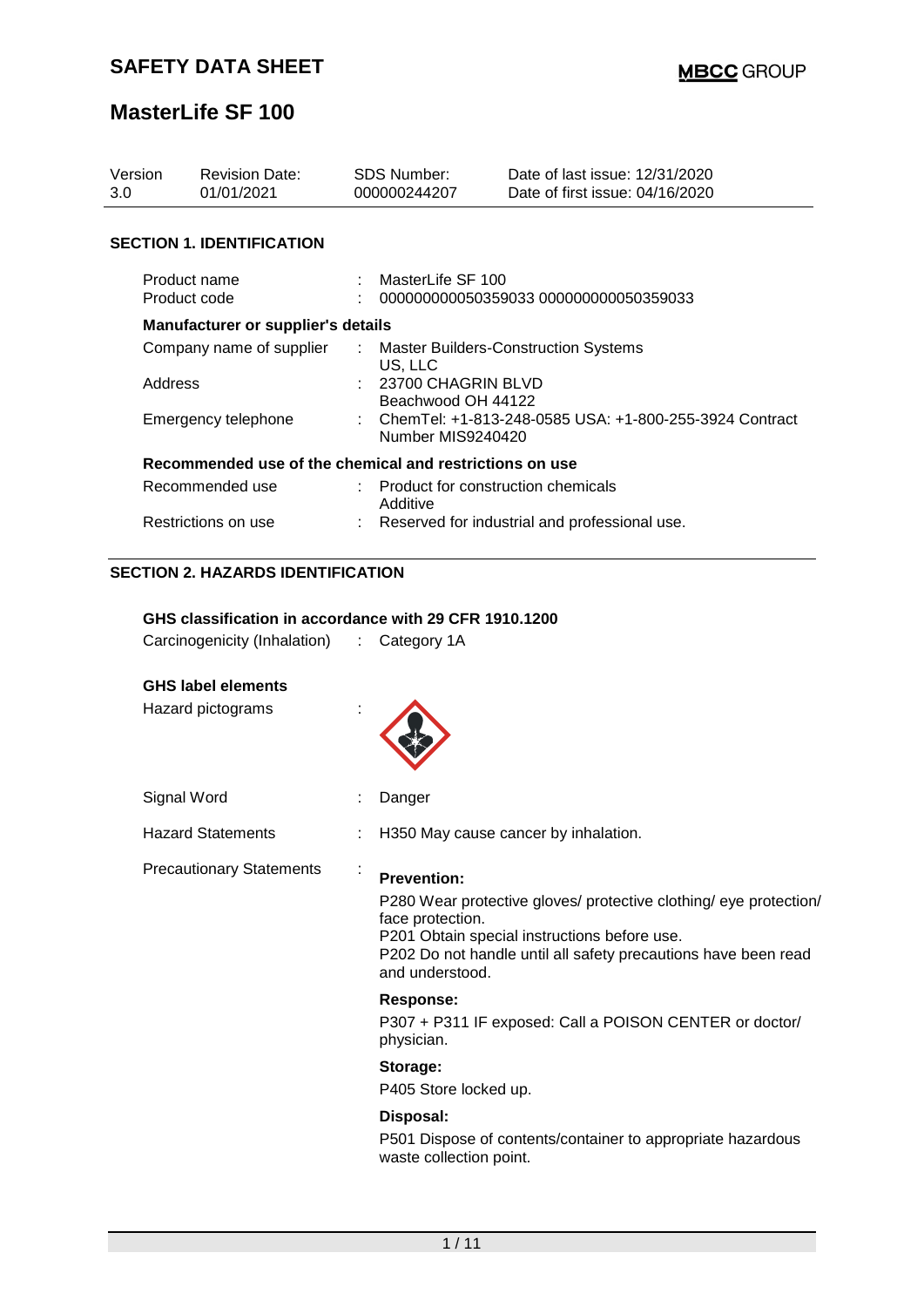| Version | <b>Revision Date:</b> | SDS Number:  | Date of last issue: 12/31/2020  |
|---------|-----------------------|--------------|---------------------------------|
| 3.0     | 01/01/2021            | 000000244207 | Date of first issue: 04/16/2020 |
|         | <b>Other hazards</b>  |              |                                 |

None known.

#### **SECTION 3. COMPOSITION/INFORMATION ON INGREDIENTS**

Chemical nature : inorganic compounds

#### **Components**

| Chemical name                                       | CAS-No.    | Concentration (% w/w) |
|-----------------------------------------------------|------------|-----------------------|
| Silica, amorphous, fumed, cryst.-free   112945-52-5 |            | $\ge$ 75 - < 100      |
| Quartz (SiO2)                                       | 14808-60-7 | $>= 0.3 - 1$          |

#### **SECTION 4. FIRST AID MEASURES**

| General advice                                                    | Move out of dangerous area.<br>Show this material safety data sheet to the doctor in attend-<br>ance.<br>Do not leave the victim unattended.                                                                   |
|-------------------------------------------------------------------|----------------------------------------------------------------------------------------------------------------------------------------------------------------------------------------------------------------|
| If inhaled                                                        | : If difficulties occur after dust has been inhaled, remove to<br>fresh air and seek medical attention.                                                                                                        |
| In case of skin contact                                           | After contact with skin, wash immediately with plenty of water<br>and soap.<br>Under no circumstances should organic solvent be used.<br>If irritation develops, seek medical attention.                       |
| In case of eye contact                                            | : Flush eyes with water as a precaution.<br>Remove contact lenses.<br>Protect unharmed eye.<br>Keep eye wide open while rinsing.<br>If eye irritation persists, consult a specialist.                          |
| If swallowed                                                      | : Immediately rinse mouth and then drink 200-300 ml of water,<br>seek medical attention.<br>Do NOT induce vomiting.<br>Keep respiratory tract clear.<br>Never give anything by mouth to an unconscious person. |
| Most important symptoms<br>and effects, both acute and<br>delayed | respiratory tract irritation<br>May cause cancer.                                                                                                                                                              |
| Notes to physician                                                | Treat symptomatically.                                                                                                                                                                                         |

#### **SECTION 5. FIRE-FIGHTING MEASURES**

| Suitable extinguishing media       | Foam<br>Water spray<br>Dry powder<br>Carbon dioxide (CO2)                          |
|------------------------------------|------------------------------------------------------------------------------------|
| Unsuitable extinguishing<br>media  | High volume water jet                                                              |
| Hazardous combustion prod-<br>ucts | harmful vapours<br>nitrogen oxides<br>fumes/smoke<br>carbon black<br>carbon oxides |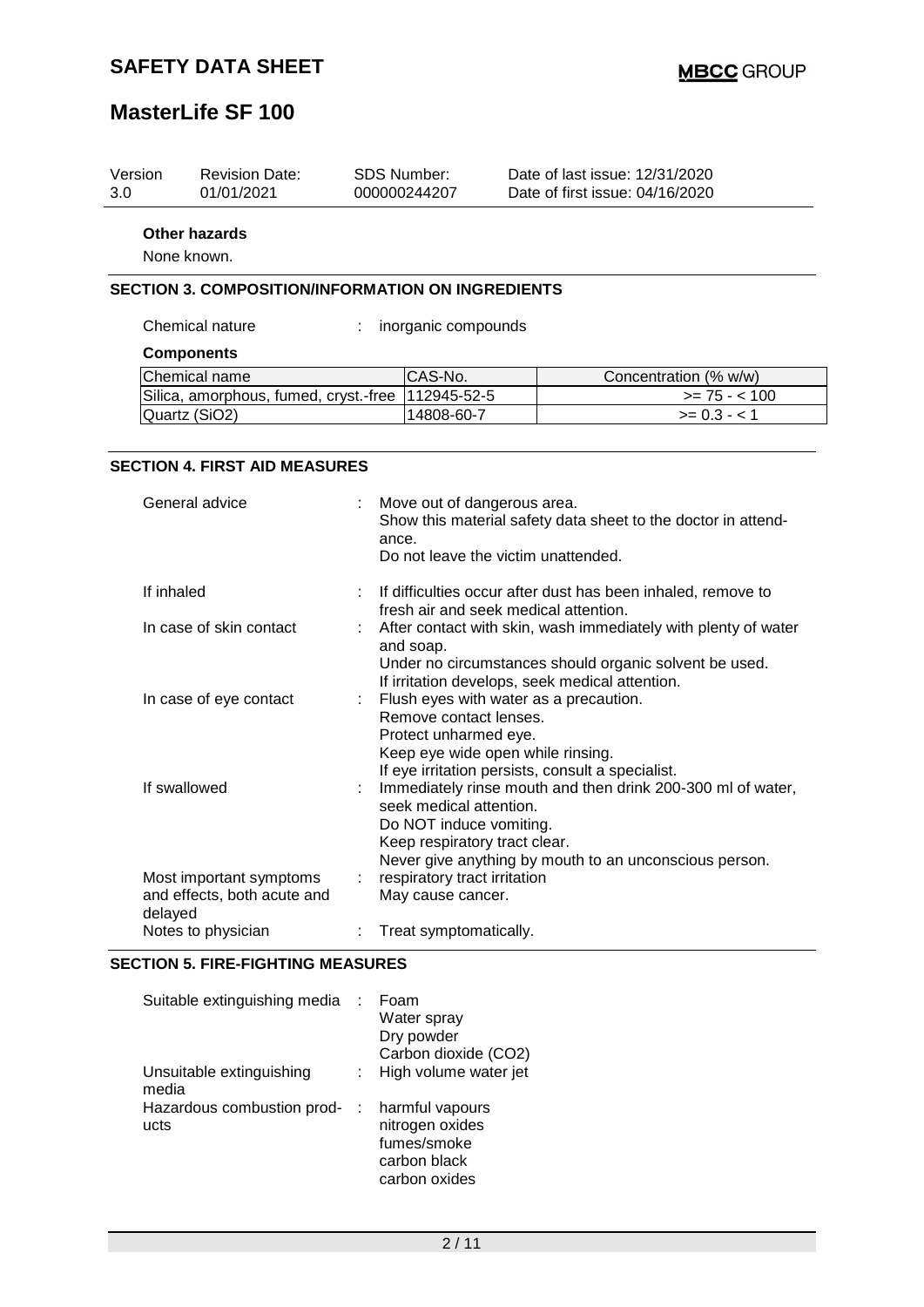| Version<br>3.0 |                                               | <b>Revision Date:</b><br>01/01/2021                                             |    | SDS Number:<br>000000244207                                                                         | Date of last issue: 12/31/2020<br>Date of first issue: 04/16/2020                                                                                                                                                                                                              |  |  |  |
|----------------|-----------------------------------------------|---------------------------------------------------------------------------------|----|-----------------------------------------------------------------------------------------------------|--------------------------------------------------------------------------------------------------------------------------------------------------------------------------------------------------------------------------------------------------------------------------------|--|--|--|
|                | for fire-fighters                             | Further information<br>Special protective equipment                             |    | essary.                                                                                             | Standard procedure for chemical fires.<br>Use extinguishing measures that are appropriate to local cir-<br>cumstances and the surrounding environment.<br>Wear self-contained breathing apparatus for firefighting if nec-                                                     |  |  |  |
|                | <b>SECTION 6. ACCIDENTAL RELEASE MEASURES</b> |                                                                                 |    |                                                                                                     |                                                                                                                                                                                                                                                                                |  |  |  |
|                |                                               | Personal precautions, protec- :<br>tive equipment and emer-<br>gency procedures |    | Use personal protective equipment.<br>Avoid dust formation.<br>Avoid breathing dust.                |                                                                                                                                                                                                                                                                                |  |  |  |
|                |                                               | <b>Environmental precautions</b>                                                | ÷. | respective authorities.                                                                             | Prevent product from entering drains.<br>Prevent further leakage or spillage if safe to do so.<br>If the product contaminates rivers and lakes or drains inform                                                                                                                |  |  |  |
|                |                                               | Methods and materials for<br>containment and cleaning up                        |    |                                                                                                     | Keep in suitable, closed containers for disposal.                                                                                                                                                                                                                              |  |  |  |
|                |                                               | <b>SECTION 7. HANDLING AND STORAGE</b>                                          |    |                                                                                                     |                                                                                                                                                                                                                                                                                |  |  |  |
|                |                                               | Advice on protection against<br>fire and explosion                              |    | Avoid dust formation.<br>is formed.                                                                 | Provide appropriate exhaust ventilation at places where dust                                                                                                                                                                                                                   |  |  |  |
|                |                                               | Advice on safe handling                                                         |    | Do not breathe vapors/dust.<br>Avoid contact with skin and eyes.<br>plication area.<br>regulations. | Avoid formation of respirable particles.<br>Avoid exposure - obtain special instructions before use.<br>For personal protection see section 8.<br>Smoking, eating and drinking should be prohibited in the ap-<br>Dispose of rinse water in accordance with local and national |  |  |  |
|                |                                               | Conditions for safe storage                                                     |    | place.<br>Observe label precautions.<br>the technological safety standards.                         | Keep container tightly closed in a dry and well-ventilated<br>Electrical installations / working materials must comply with                                                                                                                                                    |  |  |  |
|                | age conditions                                | Further information on stor-                                                    |    | Protect from direct sunlight.                                                                       | Keep only in the original container in a cool, dry, well-<br>ventilated place away from ignition sources, heat or flame.                                                                                                                                                       |  |  |  |
|                |                                               | Materials to avoid                                                              |    |                                                                                                     | Segregate from incompatible substances.                                                                                                                                                                                                                                        |  |  |  |
|                | age stability                                 | Further information on stor-                                                    | ÷  |                                                                                                     | No decomposition if stored and applied as directed.                                                                                                                                                                                                                            |  |  |  |

## **SECTION 8. EXPOSURE CONTROLS/PERSONAL PROTECTION**

## **Ingredients with workplace control parameters**

| Components | CAS-No. | Value type<br>(Form of | Control parame-<br>ters / Permissible | Basis |  |
|------------|---------|------------------------|---------------------------------------|-------|--|
|------------|---------|------------------------|---------------------------------------|-------|--|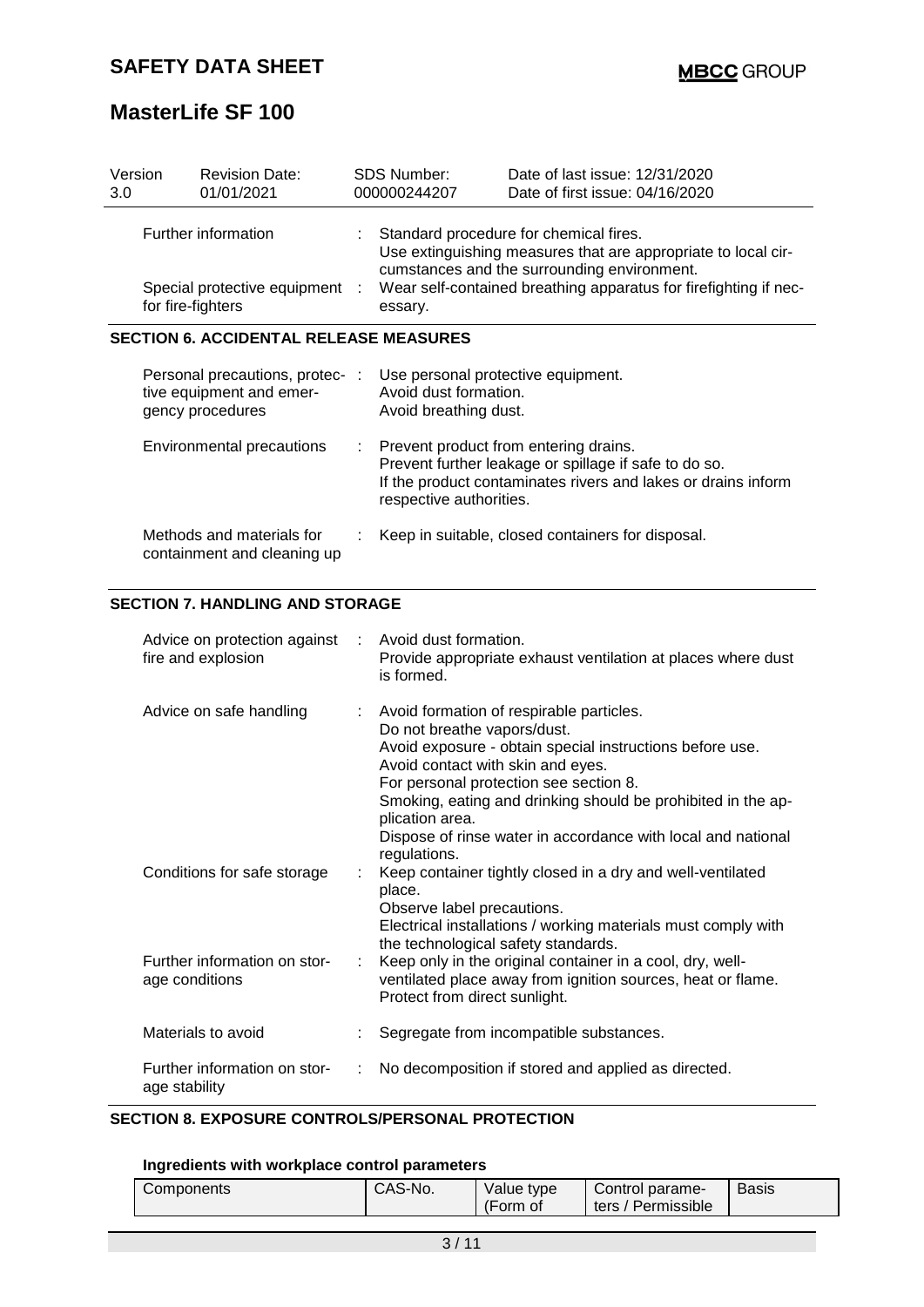| Version<br>3.0 | <b>Revision Date:</b><br>01/01/2021      | SDS Number:<br>000000244207 |                                                    | Date of last issue: 12/31/2020<br>Date of first issue: 04/16/2020 |                                           |
|----------------|------------------------------------------|-----------------------------|----------------------------------------------------|-------------------------------------------------------------------|-------------------------------------------|
|                |                                          |                             | exposure)                                          | concentration                                                     |                                           |
|                | Quartz (SiO2)                            | 14808-60-7                  | <b>TWA value</b><br>(Respirable<br>fraction)       | 0.025 mg/m3                                                       | <b>ACGIHTLV</b>                           |
|                |                                          |                             | <b>TWA value</b>                                   | $0.05$ mg/m $3$<br>(Respirable dust)                              | 29 CFR<br>1910.1001-<br>1050              |
|                |                                          |                             | <b>OSHA Action</b><br>level                        | 0.025 mg/m3<br>(Respirable dust)                                  | 29 CFR<br>1910.1001-<br>1050              |
|                |                                          |                             | <b>REL</b> value<br>(Respirable<br>dust)           | $0.05$ mg/m $3$                                                   | <b>NIOSH</b>                              |
|                |                                          |                             | TWA (Res-<br>pirable dust)                         | $0.05$ mg/m $3$                                                   | OSHA Z-1                                  |
|                |                                          |                             | TWA (respir-<br>able)                              | 10 mg/m3 /<br>%SiO2+2                                             | OSHA Z-3                                  |
|                |                                          |                             | TWA (respir-<br>able)                              | 250 mppcf /<br>%SiO2+5                                            | OSHA Z-3                                  |
|                |                                          |                             | TWA (respir-<br>able dust<br>fraction)             | $0.1$ mg/m $3$                                                    | OSHA P0                                   |
|                |                                          |                             | TWA (Res-<br>pirable par-<br>ticulate mat-<br>ter) | 0.025 mg/m3<br>(Silica)                                           | <b>ACGIH</b>                              |
|                |                                          |                             | PEL (respir-<br>able)                              | $0.05$ mg/m $3$                                                   | <b>OSHA CARC</b>                          |
|                |                                          |                             | TWA (Res-<br>pirable dust)                         | $\overline{0.05}$ mg/m3<br>(Silica)                               | <b>NIOSH REL</b>                          |
|                | Silica, amorphous, fumed,<br>cryst.-free | 112945-52-5                 | <b>REL</b> value                                   | $6$ mg/m $3$                                                      | <b>NIOSH</b>                              |
|                |                                          |                             | <b>TWA value</b>                                   | $0.8$ mg/m $3$                                                    | 29 CFR<br>1910.1000<br>(Table Z-3)        |
|                |                                          |                             | <b>TWA value</b>                                   | 20 millions of<br>particles per cubic<br>foot of air              | <b>29 CFR</b><br>1910.1000<br>(Table Z-3) |
|                |                                          |                             | TWA (Dust)                                         | 20 Million parti-<br>cles per cubic foot<br>(Silica)              | OSHA Z-3                                  |
|                |                                          |                             | TWA (Dust)                                         | 80 mg/m3 /<br>%SiO2<br>(Silica)                                   | OSHA Z-3                                  |
|                |                                          |                             | <b>TWA</b>                                         | $6$ mg/m $3$<br>(Silica)                                          | <b>NIOSH REL</b>                          |

**Engineering measures** : Ensure adequate ventilation.

**Personal protective equipment**

Respiratory protection : Wear appropriate certified respirator when exposure limits may be exceeded. Wear a NIOSH-certified (or equivalent) particulate respirator.

Hand protection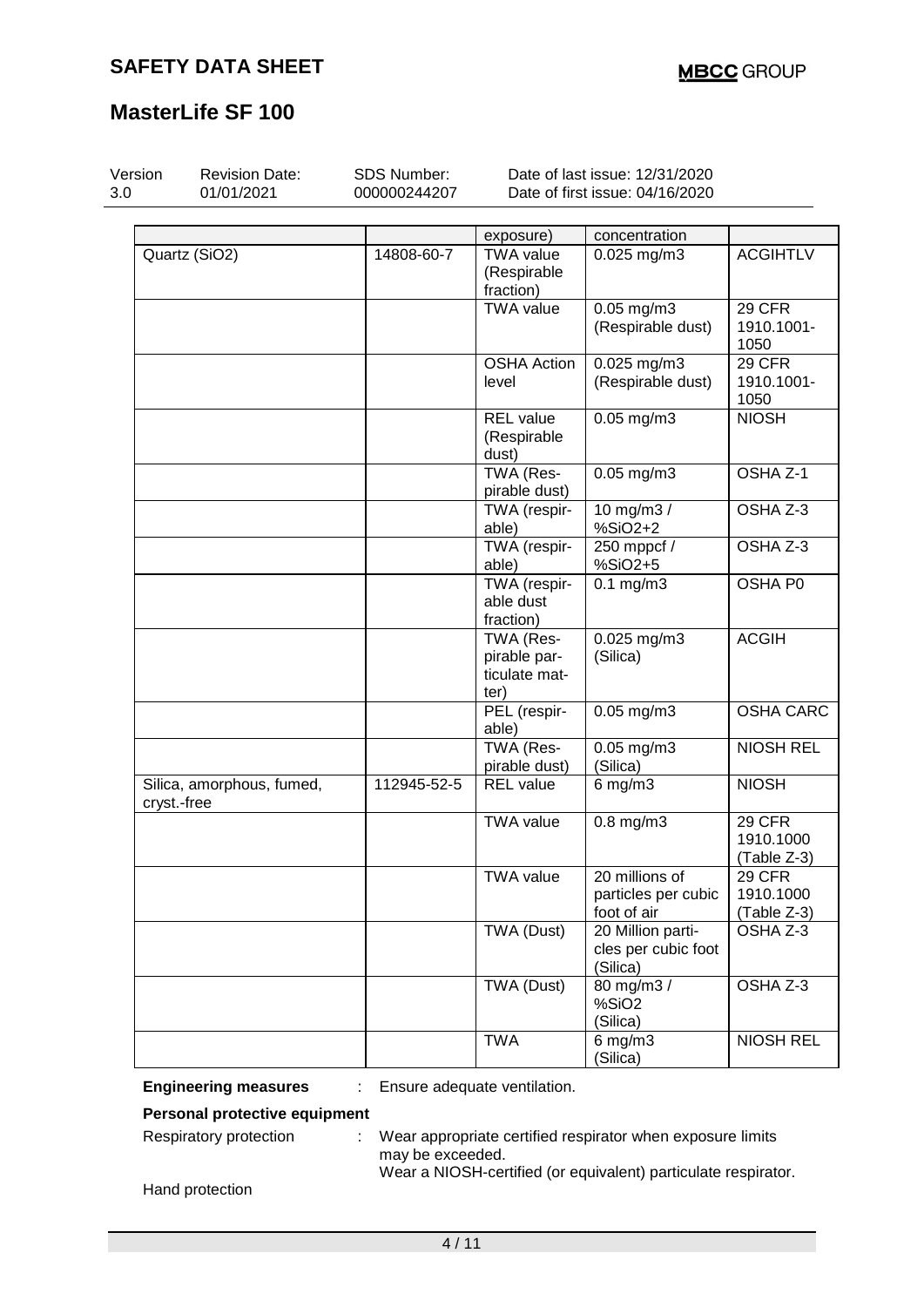| Version<br>3.0           | <b>Revision Date:</b><br>01/01/2021 | <b>SDS Number:</b><br>000000244207                          | Date of last issue: 12/31/2020<br>Date of first issue: 04/16/2020                                                                                                                                                                 |  |  |  |  |
|--------------------------|-------------------------------------|-------------------------------------------------------------|-----------------------------------------------------------------------------------------------------------------------------------------------------------------------------------------------------------------------------------|--|--|--|--|
|                          | Remarks                             | types.                                                      | : Chemical resistant protective gloves Manufacturer's direc-<br>tions for use should be observed because of great diversity of                                                                                                    |  |  |  |  |
|                          | Eye protection                      |                                                             | Wear safety glasses with side shields or goggles.                                                                                                                                                                                 |  |  |  |  |
| Skin and body protection |                                     |                                                             | Choose body protection according to the amount and con-<br>centration of the dangerous substance at the work place.                                                                                                               |  |  |  |  |
|                          | Protective measures                 | Avoid inhalation of dusts.<br>and safety practice.          | Wearing of closed work clothing is required additionally to the<br>stated personal protection equipment.<br>Avoid exposure - obtain special instructions before use.<br>Handle in accordance with good building materials hygiene |  |  |  |  |
|                          | Hygiene measures                    | When using do not eat or drink.<br>When using do not smoke. | Wash hands before breaks and at the end of workday.                                                                                                                                                                               |  |  |  |  |

### **SECTION 9. PHYSICAL AND CHEMICAL PROPERTIES**

| Appearance                                            |                           | powder                                      |
|-------------------------------------------------------|---------------------------|---------------------------------------------|
| Color                                                 | İ                         | gray                                        |
| Odor                                                  |                           | odorless                                    |
| <b>Odor Threshold</b>                                 |                           | Not relevant                                |
| pH                                                    |                           | $6 - 8$<br>neutral (as aqueous suspension)  |
| Melting point                                         | t                         | approx. 2,822 - 3,092 °F / 1,550 - 1,700 °C |
| Boiling point                                         | t                         | No applicable information available.        |
| Flash point                                           | t                         | does not flash                              |
| Evaporation rate                                      | t.                        | Not applicable                              |
| Flammability (solid, gas)                             | ÷                         | not flammable                               |
| Upper explosion limit / Upper :<br>flammability limit |                           | Not applicable                              |
| Lower explosion limit / Lower<br>flammability limit   | $\mathbb{Z}^{\mathbb{Z}}$ | Not applicable                              |
| Vapor pressure                                        |                           | No data available                           |
| Relative vapor density                                | ÷                         | No applicable information available.        |
| Relative density                                      |                           | No applicable information available.        |
| Density                                               |                           | No data available.                          |
| <b>Bulk density</b><br>Solubility(ies)                |                           | approx. 2,100 - 2,300 kg/m3                 |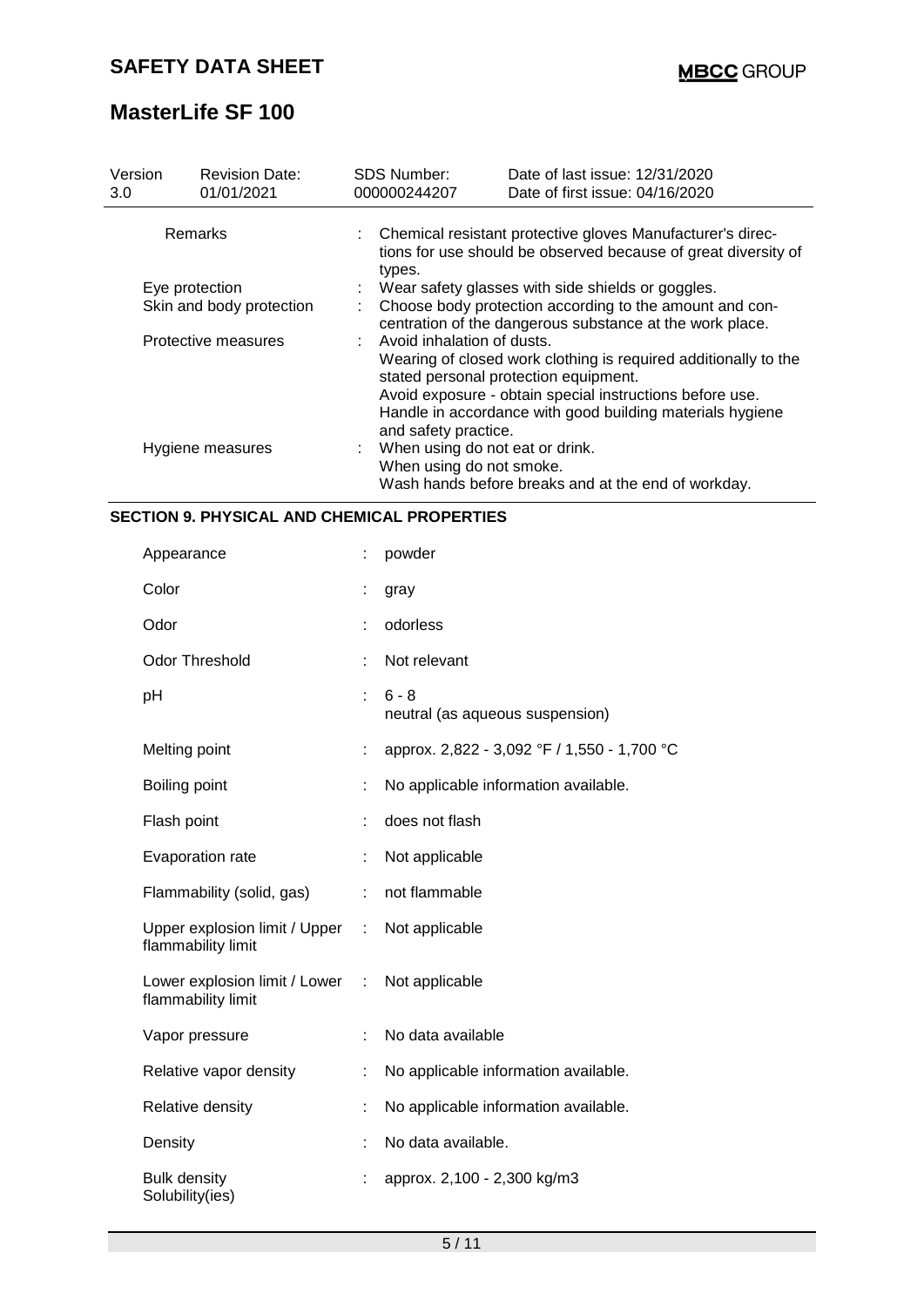## **SAFETY DATA SHEET**

# **MasterLife SF 100**

| Version<br>3.0 | <b>Revision Date:</b><br>01/01/2021        |   | <b>SDS Number:</b><br>000000244207 | Date of last issue: 12/31/2020<br>Date of first issue: 04/16/2020 |  |
|----------------|--------------------------------------------|---|------------------------------------|-------------------------------------------------------------------|--|
|                | Water solubility                           |   | insoluble                          |                                                                   |  |
|                | Solubility in other solvents               | ÷ |                                    | No applicable information available.                              |  |
|                | Partition coefficient: n-<br>octanol/water |   | No data available                  |                                                                   |  |
|                | Autoignition temperature                   |   |                                    | No applicable information available.                              |  |
|                | Decomposition temperature                  |   | scribed/indicated.                 | No decomposition if stored and handled as pre-                    |  |
|                | Viscosity<br>Viscosity, dynamic            |   | Not applicable                     |                                                                   |  |
|                | Viscosity, kinematic                       |   | Not applicable                     |                                                                   |  |
|                | <b>Explosive properties</b>                |   | Not explosive                      |                                                                   |  |
|                | Oxidizing properties                       |   | not fire-propagating               |                                                                   |  |
|                | Self-heating substances                    |   |                                    | It is not a substance capable of spontaneous heating.             |  |
|                | Sublimation temperature                    |   |                                    | No applicable information available.                              |  |

#### **SECTION 10. STABILITY AND REACTIVITY**

| Reactivity<br>Chemical stability<br>Possibility of hazardous reac-<br>tions | $\sim 100$ | No decomposition if stored and applied as directed.<br>No decomposition if stored and applied as directed.<br>No decomposition if stored and applied as directed. |
|-----------------------------------------------------------------------------|------------|-------------------------------------------------------------------------------------------------------------------------------------------------------------------|
| Conditions to avoid<br>Incompatible materials                               |            | See SDS section 7 - Handling and storage.<br>Strong acids<br>Strong bases<br>Strong oxidizing agents<br>Strong reducing agents                                    |
| Hazardous decomposition<br>products                                         | ÷.         | No hazardous decomposition products if stored and handled<br>as prescribed/indicated.                                                                             |

#### **SECTION 11. TOXICOLOGICAL INFORMATION**

#### **Acute toxicity**

Not classified based on available information.

#### **Skin corrosion/irritation**

Not classified based on available information.

#### **Serious eye damage/eye irritation**

Not classified based on available information.

#### **Respiratory or skin sensitization**

#### **Skin sensitization**

Not classified based on available information.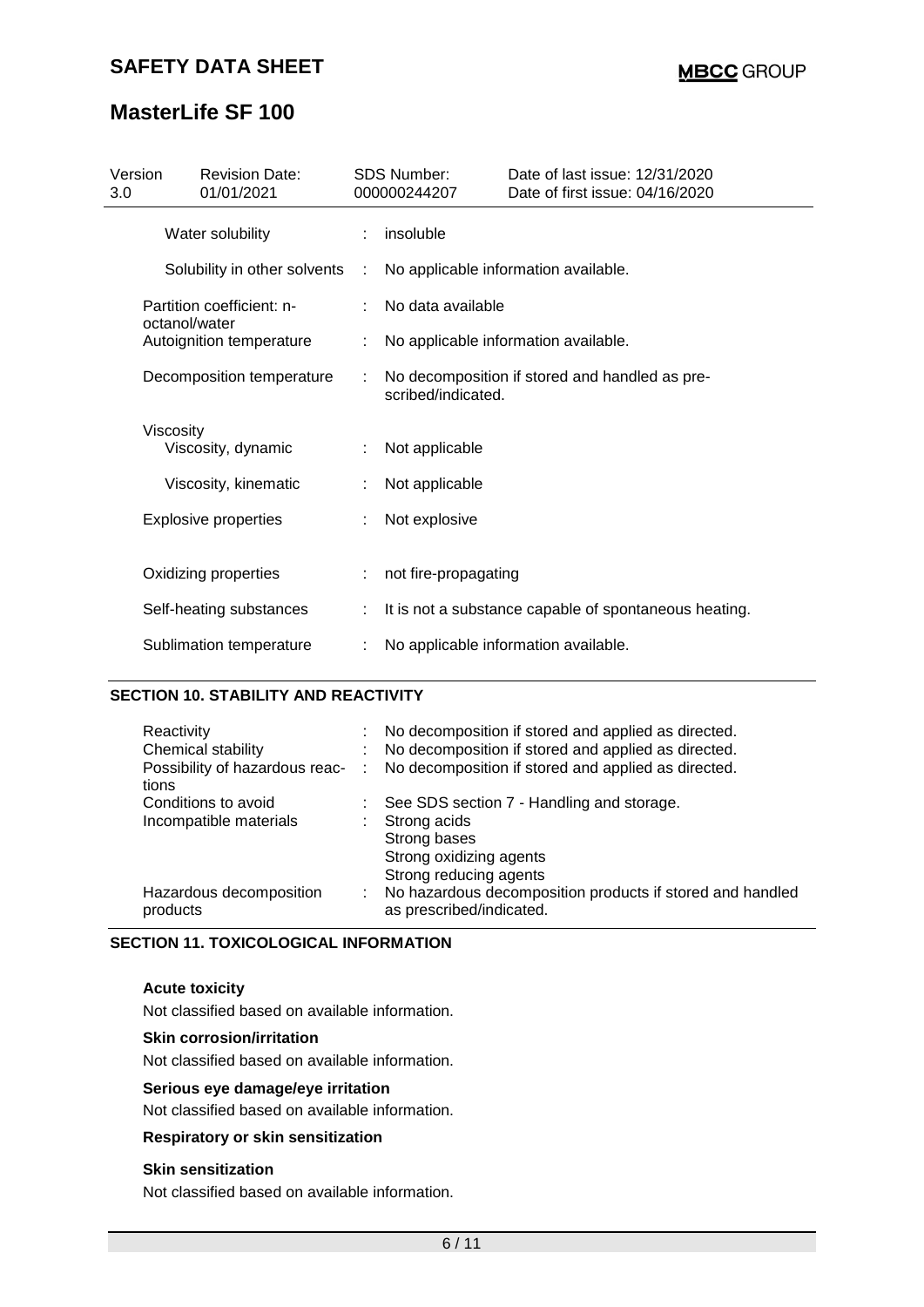## **SAFETY DATA SHEET**

# **MasterLife SF 100**

| Version<br>3.0     | <b>Revision Date:</b><br>01/01/2021                                                  |  | <b>SDS Number:</b><br>000000244207                                                                                                                                                                       | Date of last issue: 12/31/2020<br>Date of first issue: 04/16/2020                                                                                                                            |  |  |
|--------------------|--------------------------------------------------------------------------------------|--|----------------------------------------------------------------------------------------------------------------------------------------------------------------------------------------------------------|----------------------------------------------------------------------------------------------------------------------------------------------------------------------------------------------|--|--|
|                    | <b>Respiratory sensitization</b><br>Not classified based on available information.   |  |                                                                                                                                                                                                          |                                                                                                                                                                                              |  |  |
|                    | <b>Germ cell mutagenicity</b><br>Not classified based on available information.      |  |                                                                                                                                                                                                          |                                                                                                                                                                                              |  |  |
|                    | Carcinogenicity<br>May cause cancer by inhalation.                                   |  |                                                                                                                                                                                                          |                                                                                                                                                                                              |  |  |
|                    | <b>Reproductive toxicity</b><br>Not classified based on available information.       |  |                                                                                                                                                                                                          |                                                                                                                                                                                              |  |  |
|                    | <b>STOT-single exposure</b><br>Not classified based on available information.        |  |                                                                                                                                                                                                          |                                                                                                                                                                                              |  |  |
|                    | <b>STOT-repeated exposure</b><br>Not classified based on available information.      |  |                                                                                                                                                                                                          |                                                                                                                                                                                              |  |  |
|                    | <b>Aspiration toxicity</b><br>Not classified based on available information.         |  |                                                                                                                                                                                                          |                                                                                                                                                                                              |  |  |
|                    | <b>Further information</b>                                                           |  |                                                                                                                                                                                                          |                                                                                                                                                                                              |  |  |
|                    | Product:<br>Remarks                                                                  |  | Health injuries are not known or expected under normal use.<br>The product has not been tested. The statements on toxicolo-<br>gy have been derived from the properties of the individual<br>components. |                                                                                                                                                                                              |  |  |
|                    | <b>SECTION 12. ECOLOGICAL INFORMATION</b><br><b>Ecotoxicity</b><br>No data available |  |                                                                                                                                                                                                          |                                                                                                                                                                                              |  |  |
|                    | <b>Persistence and degradability</b><br>No data available                            |  |                                                                                                                                                                                                          |                                                                                                                                                                                              |  |  |
|                    | <b>Bioaccumulative potential</b>                                                     |  |                                                                                                                                                                                                          |                                                                                                                                                                                              |  |  |
|                    | <b>Components:</b>                                                                   |  |                                                                                                                                                                                                          |                                                                                                                                                                                              |  |  |
|                    | Silica, amorphous, fumed, cryst.-free:<br>Partition coefficient: n-<br>octanol/water |  | Remarks: Not applicable                                                                                                                                                                                  |                                                                                                                                                                                              |  |  |
|                    | <b>Mobility in soil</b><br>No data available                                         |  |                                                                                                                                                                                                          |                                                                                                                                                                                              |  |  |
|                    | Other adverse effects                                                                |  |                                                                                                                                                                                                          |                                                                                                                                                                                              |  |  |
| Product:<br>mation | Additional ecological infor-                                                         |  | harmful to aquatic organisms.<br>components.                                                                                                                                                             | There is a high probability that the product is not acutely<br>The product has not been tested. The statements on ecotoxi-<br>cology have been derived from the properties of the individual |  |  |
|                    |                                                                                      |  | $7/11$                                                                                                                                                                                                   |                                                                                                                                                                                              |  |  |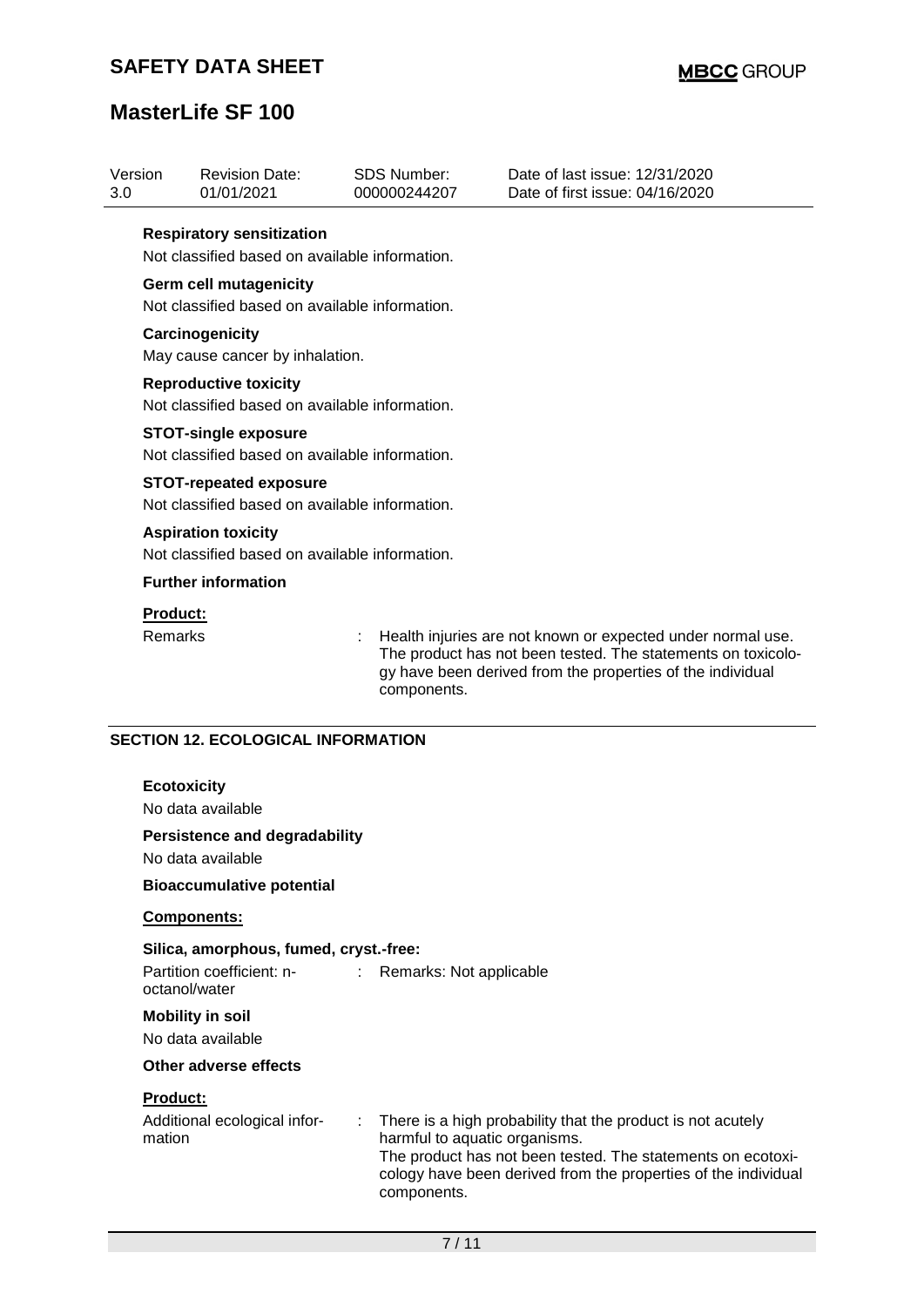| Version<br>3.0                             | <b>Revision Date:</b><br>01/01/2021 | <b>SDS Number:</b><br>000000244207 | Date of last issue: 12/31/2020<br>Date of first issue: 04/16/2020 |  |  |  |
|--------------------------------------------|-------------------------------------|------------------------------------|-------------------------------------------------------------------|--|--|--|
| <b>SECTION 13. DISPOSAL CONSIDERATIONS</b> |                                     |                                    |                                                                   |  |  |  |
|                                            | <b>Disposal methods</b><br>$\cdots$ |                                    |                                                                   |  |  |  |

| Waste from residues    | Dispose of in accordance with national, state and local regula-<br>tions.                                                          |
|------------------------|------------------------------------------------------------------------------------------------------------------------------------|
|                        | Do not discharge into drains/surface waters/groundwater.                                                                           |
|                        | Do not contaminate ponds, waterways or ditches with chemi-<br>cal or used container.                                               |
| Contaminated packaging | : Contaminated packaging should be emptied as far as possible<br>and disposed of in the same manner as the sub-<br>stance/product. |

#### **SECTION 14. TRANSPORT INFORMATION**

#### **International Regulations**

#### **UNRTDG**

Not regulated as a dangerous good

#### **IATA-DGR**

Not regulated as a dangerous good

#### **IMDG-Code**

Not regulated as a dangerous good

# **Transport in bulk according to Annex II of MARPOL 73/78 and the IBC Code**

Not applicable for product as supplied.

### **Domestic regulation**

#### **49 CFR** Not regulated as a dangerous good

#### **SECTION 15. REGULATORY INFORMATION**

#### **US State Regulations**

| Pennsylvania Right To Know                                                                    |             |
|-----------------------------------------------------------------------------------------------|-------------|
| Quartz (SiO2)                                                                                 | 14808-60-7  |
| Silica, amorphous, fumed, cryst.-free                                                         | 112945-52-5 |
| New Jersey Right To Know                                                                      |             |
| Quartz (SiO2)                                                                                 | 14808-60-7  |
| <b>California Prop. 65</b>                                                                    |             |
| $MLADHIRLO$ . This nuaduates a consession to shamisels including $Q_{L2}$ $(0.00)$ which is a |             |

WARNING: This product can expose you to chemicals including Quartz (SiO2), which is/are known to the State of California to cause cancer. For more information go to www.P65Warnings.ca.gov.

|            | The ingredients of this product are reported in the following inventories:                                                                              |
|------------|---------------------------------------------------------------------------------------------------------------------------------------------------------|
| <b>DSL</b> | : All components of this product are on the Canadian DSL                                                                                                |
| TSCA       | : All chemical substances in this product are either listed as<br>active on the TSCA Inventory or are in compliance with a<br>TSCA Inventory exemption. |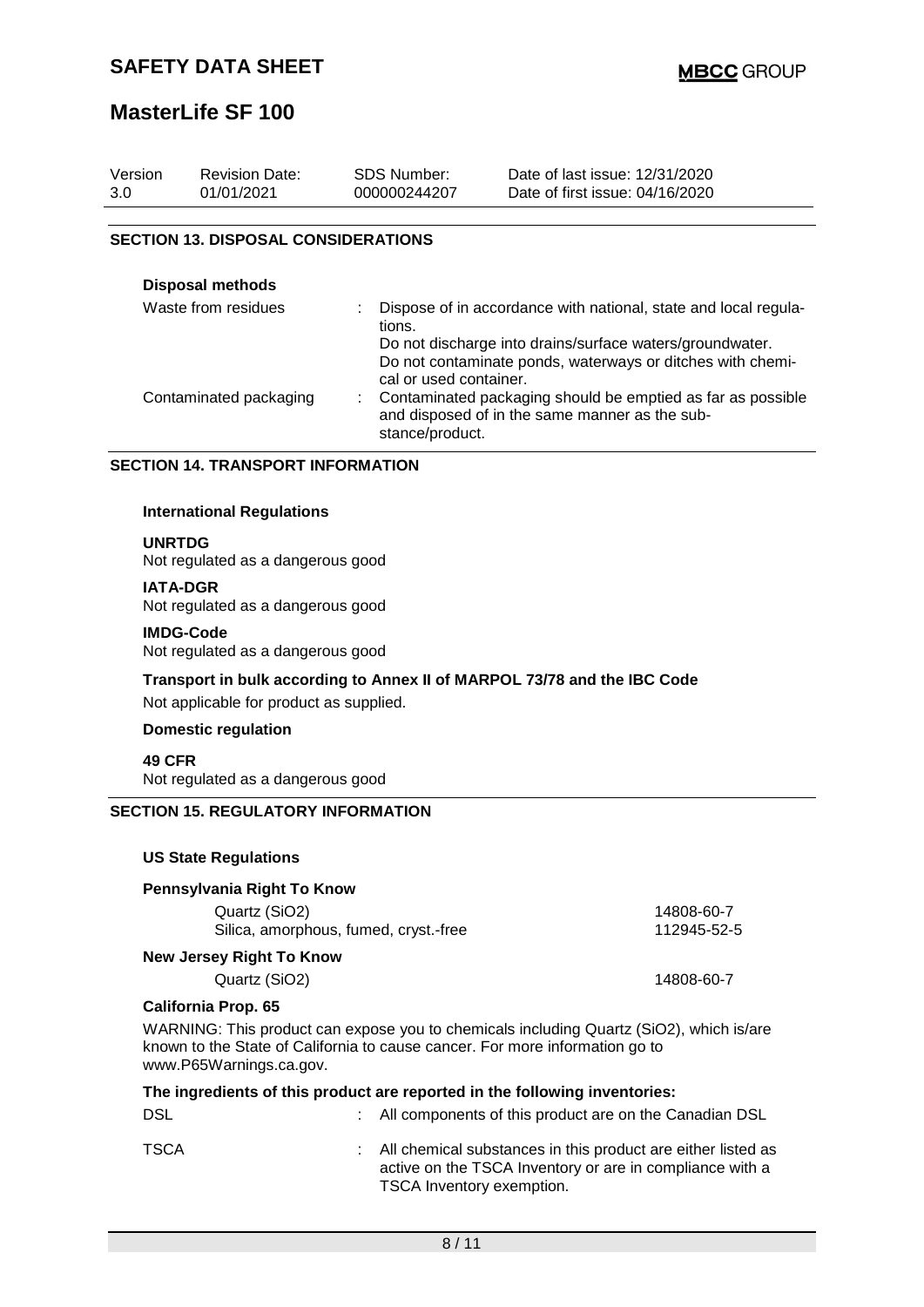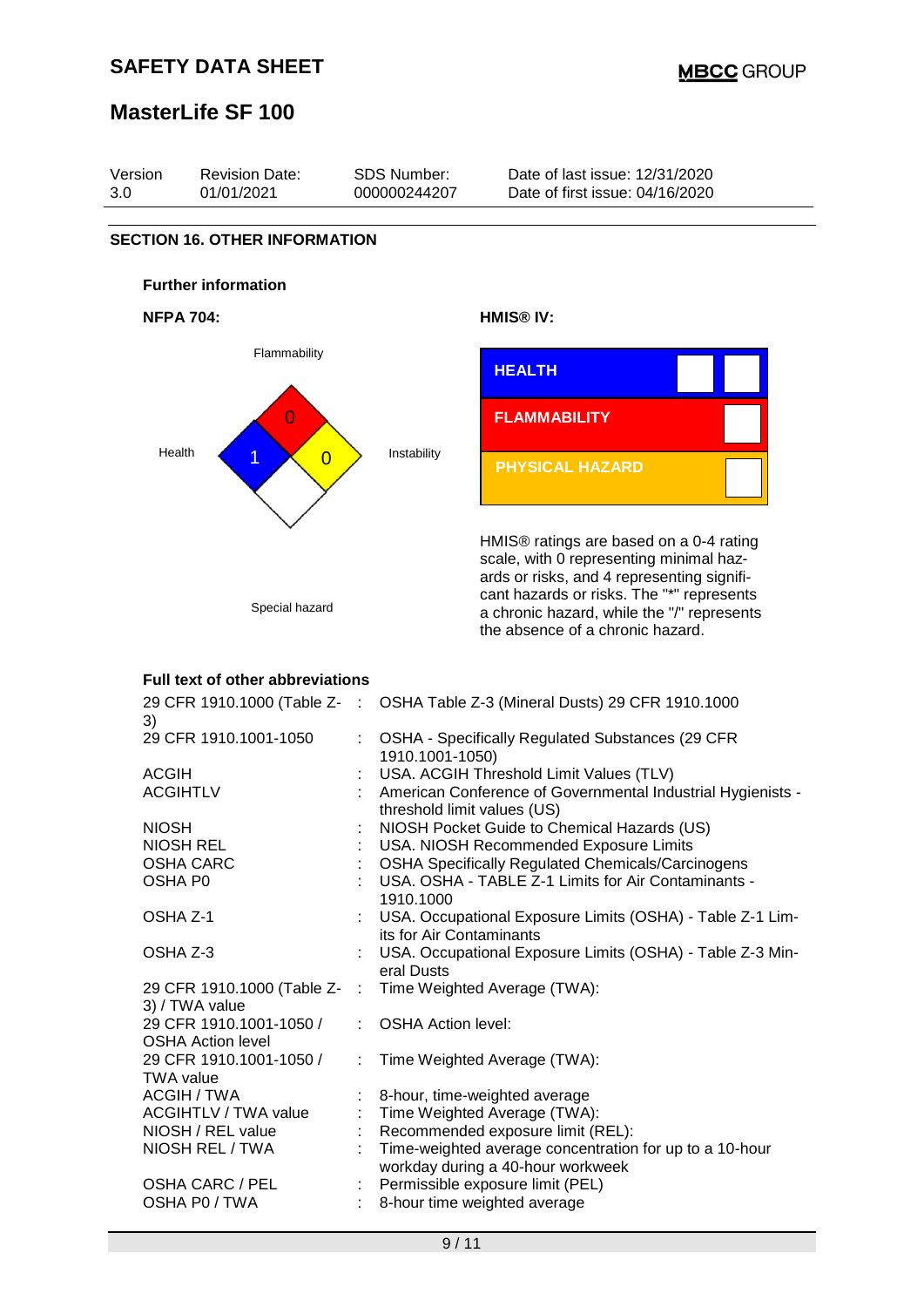| Version | <b>Revision Date:</b>            | SDS Number:  | Date of last issue: 12/31/2020                                                         |
|---------|----------------------------------|--------------|----------------------------------------------------------------------------------------|
| 3.0     | 01/01/2021                       | 000000244207 | Date of first issue: 04/16/2020                                                        |
|         | OSHA Z-1 / TWA<br>OSHA Z-3 / TWA |              | $\therefore$ 8-hour time weighted average<br>$\therefore$ 8-hour time weighted average |

AICS - Australian Inventory of Chemical Substances; ASTM - American Society for the Testing of Materials; bw - Body weight; CERCLA - Comprehensive Environmental Response, Compensation, and Liability Act; CMR - Carcinogen, Mutagen or Reproductive Toxicant; DIN - Standard of the German Institute for Standardisation; DOT - Department of Transportation; DSL - Domestic Substances List (Canada); ECx - Concentration associated with x% response; EHS - Extremely Hazardous Substance; ELx - Loading rate associated with x% response; EmS - Emergency Schedule; ENCS - Existing and New Chemical Substances (Japan); ErCx - Concentration associated with x% growth rate response; ERG - Emergency Response Guide; GHS - Globally Harmonized System; GLP - Good Laboratory Practice; HMIS - Hazardous Materials Identification System; IARC - International Agency for Research on Cancer; IATA - International Air Transport Association; IBC - International Code for the Construction and Equipment of Ships carrying Dangerous Chemicals in Bulk; IC50 - Half maximal inhibitory concentration; ICAO - International Civil Aviation Organization; IECSC - Inventory of Existing Chemical Substances in China; IMDG - International Maritime Dangerous Goods; IMO - International Maritime Organization; ISHL - Industrial Safety and Health Law (Japan); ISO - International Organisation for Standardization; KECI - Korea Existing Chemicals Inventory; LC50 - Lethal Concentration to 50 % of a test population; LD50 - Lethal Dose to 50% of a test population (Median Lethal Dose); MARPOL - International Convention for the Prevention of Pollution from Ships; MSHA - Mine Safety and Health Administration; n.o.s. - Not Otherwise Specified; NFPA - National Fire Protection Association; NO(A)EC - No Observed (Adverse) Effect Concentration; NO(A)EL - No Observed (Adverse) Effect Level; NOELR - No Observable Effect Loading Rate; NTP - National Toxicology Program; NZIoC - New Zealand Inventory of Chemicals; OECD - Organization for Economic Co-operation and Development; OPPTS - Office of Chemical Safety and Pollution Prevention; PBT - Persistent, Bioaccumulative and Toxic substance; PICCS - Philippines Inventory of Chemicals and Chemical Substances; (Q)SAR - (Quantitative) Structure Activity Relationship; RCRA - Resource Conservation and Recovery Act; REACH - Regulation (EC) No 1907/2006 of the European Parliament and of the Council concerning the Registration, Evaluation, Authorisation and Restriction of Chemicals; RQ - Reportable Quantity; SADT - Self-Accelerating Decomposition Temperature; SARA - Superfund Amendments and Reauthorization Act; SDS - Safety Data Sheet; TCSI - Taiwan Chemical Substance Inventory; TSCA - Toxic Substances Control Act (United States); UN - United Nations; UNRTDG - United Nations Recommendations on the Transport of Dangerous Goods; vPvB - Very Persistent and Very Bioaccumulative

8-hour time weighted average

Revision Date : 01/01/2021

We support worldwide Responsible Care® initiatives. We value the health and safety of our employees, customers, suppliers and neighbors, and the protection of the environment. Our commitment to Responsible Care is integral to conducting our business and operating our facilities in a safe and environmentally responsible fashion, supporting our customers and suppliers in ensuring the safe and environmentally sound handling of our products, and minimizing the impact of our operations on society and the environment during production, storage, transport, use and disposal of our products.

IMPORTANT: WHILE THE DESCRIPTIONS, DESIGNS, DATA AND INFORMATION CONTAINED HEREIN ARE PRESENTED IN GOOD FAITH AND BELIEVED TO BE ACCURATE , IT IS PROVIDED FOR YOUR GUIDANCE ONLY. BECAUSE MANY FACTORS MAY AFFECT PROCESSING OR APPLICATION/USE, WE RECOMMEND THAT YOU MAKE TESTS TO DETERMINE THE SUITABILITY OF A PRODUCT FOR YOUR PARTICULAR PURPOSE PRIOR TO USE. NO WARRANTIES OF ANY KIND, EITHER EXPRESSED OR IMPLIED, INCLUDING